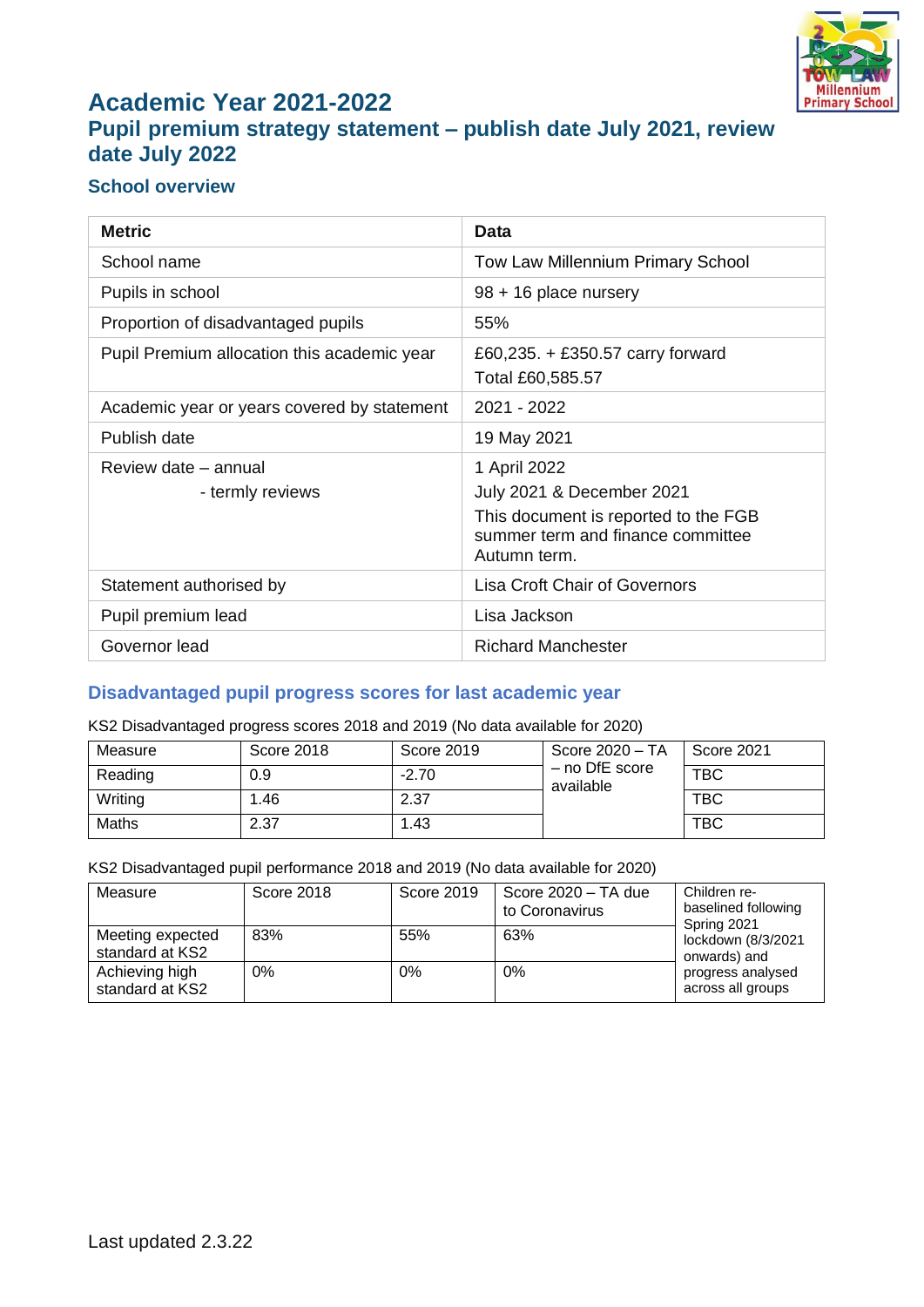# **Strategy aims for disadvantaged pupils**

| <b>Measure</b>                                   | <b>Activity</b>                                                                                                                             |
|--------------------------------------------------|---------------------------------------------------------------------------------------------------------------------------------------------|
| Priority 1                                       | Ensure all relevant staff (including apprentices) have<br>received pay for training to deliver phonics<br>programme effectively.            |
| Priority 2                                       | All children in receipt of PP funding receive<br>additional, targeted support and resources in order to<br>accelerate their progress.       |
| Barriers to learning these<br>priorities address | Ensuring staff use evidence-based phonics<br>programme effectively. (Education Endowment<br>Foundation 2019)                                |
|                                                  | Ensuring early language development is accelerated<br>in line with national evidence-based programme.<br>(EEF 2019) teaching interventions. |
| Projected spending<br>financial year 2021-2022   | Priority 1 - £15,000<br>Priority 2 - £30,600                                                                                                |

### **Teaching priorities for current academic year (professional Development)**

| Aim                                        | <b>Target</b>                                                                         | <b>Target date</b>                            |
|--------------------------------------------|---------------------------------------------------------------------------------------|-----------------------------------------------|
| <b>Meeting Expected</b><br>standard in EYs |                                                                                       |                                               |
| Progress in Reading                        | Achieve national average progress<br>scores in KS2 reading (0).                       | <b>July 2022</b>                              |
| Progress in Writing                        | Achieve national average progress<br>scores in KS2 writing (0)                        | <b>July 2022</b>                              |
| <b>Phonics</b>                             | Achieve national average expected<br>standards in PSC in Y1                           | <b>July 2022</b>                              |
| Other                                      | Improve attendance of disadvantaged<br>pupils to LA average (13.9% Durham<br>overall) | September 2021<br>December 2021<br>April 2022 |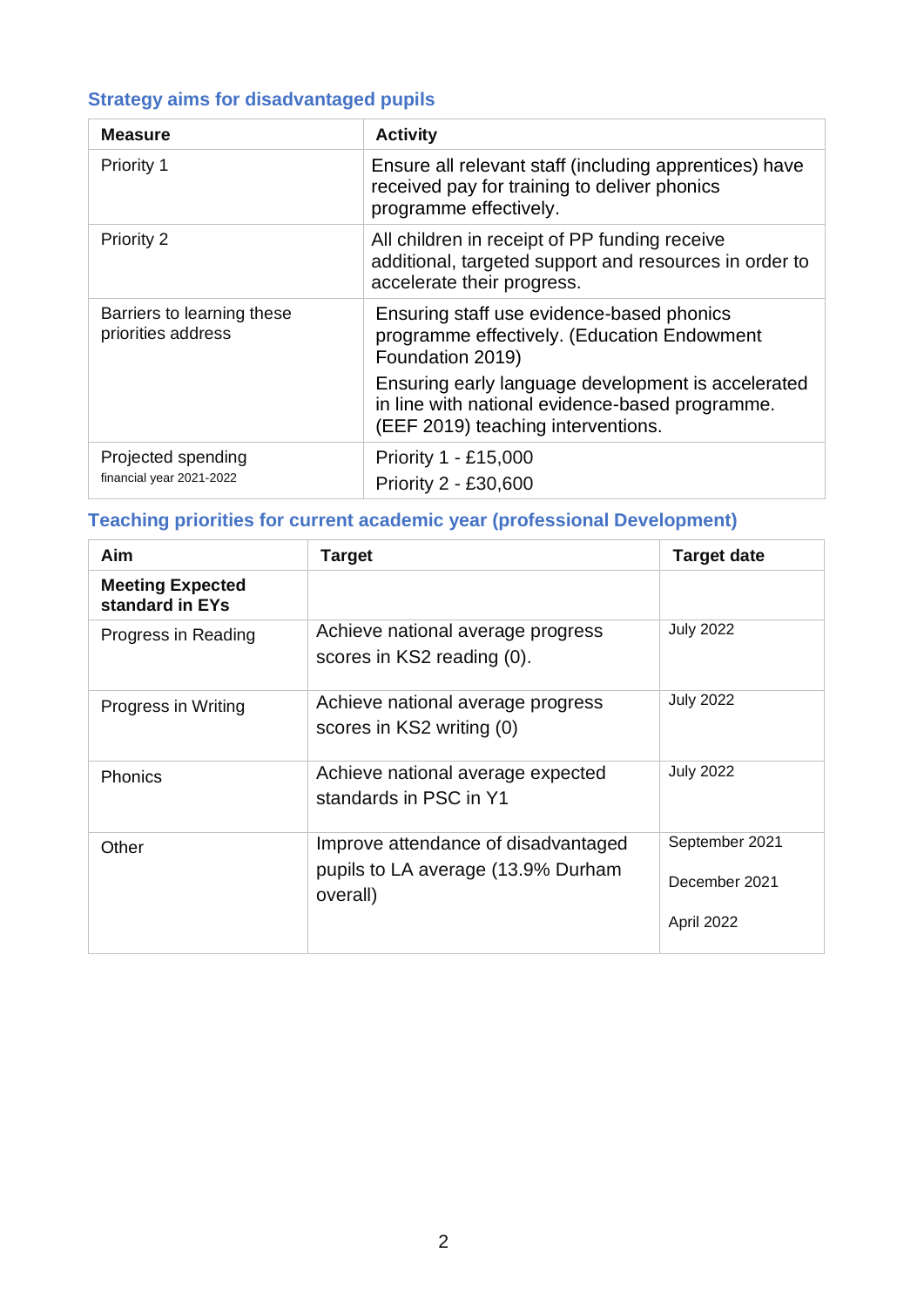### **Targeted academic support for current academic year (intervention, small group tuition, 1:1 support)**

| <b>Measure</b>                                   | <b>Activity</b>                                                                                                                                                                                                                                                                                                                                                                                                                                                                                                                                                                                                                                                                                                                            |
|--------------------------------------------------|--------------------------------------------------------------------------------------------------------------------------------------------------------------------------------------------------------------------------------------------------------------------------------------------------------------------------------------------------------------------------------------------------------------------------------------------------------------------------------------------------------------------------------------------------------------------------------------------------------------------------------------------------------------------------------------------------------------------------------------------|
| Priority 1                                       | Embed Phonics interventions across EYFS and KS1.<br>Monitoring and targeted intervention for children in all<br>three year groups who are not at ARE with particular<br>focus on disadvantaged pupils reaching expected<br>standard end of Y1. Targeted support for pupils<br>identified as not at ARE due to COVID.                                                                                                                                                                                                                                                                                                                                                                                                                       |
| Priority 2                                       | Complete the Nuffield Early Language Intervention<br>programme with Nursery & Reception. NELI: Staff<br>receive necessary training to deliver Oral language<br>intervention. This is for Nursery & Reception who<br>show signs of weakness in their oral language skills<br>and therefore experience difficulty with reading.<br>30 weeks intervention with TA in small group of 3 or<br>4 children.<br>Increase opportunities at home and school for<br>reading for pleasure.<br>Provide targeted intervention/tuition for identified<br>children.<br>Buy and embed Fiction Express across all year<br>groups alongside Accelerated Reader to increase<br>reading for pleasure.<br>Increase staffing to facilitate targeted intervention. |
| Barriers to learning these<br>priorities address | Lower levels of reading fluency have been found to<br>slow pupil progress in all areas.<br>Restricted vocabulary development prevents<br>engagement with wider curriculum and the<br>development of reading and writing fluency.<br>Provision of a wide range of high quality texts<br>supports reading engagement and fosters love of<br>reading. EEF evidence based.                                                                                                                                                                                                                                                                                                                                                                     |

### **Wider strategies for current academic year (Attendance Improvement)**

| <b>Measure</b>    | <b>Activity</b>                                       |
|-------------------|-------------------------------------------------------|
|                   | Office manager/secretary to use SIMs to target        |
|                   | PP/Ever 6 pupils for weekly attendance checks         |
|                   | looking at absence (authorised/unauthorised), PA and  |
| <b>Priority 1</b> | lateness.                                             |
|                   | Liaise with HT who will work with parents to set      |
|                   | acceptable targets. If targets not met, work with the |
|                   | enforcement team in line with LA guidelines.          |
|                   |                                                       |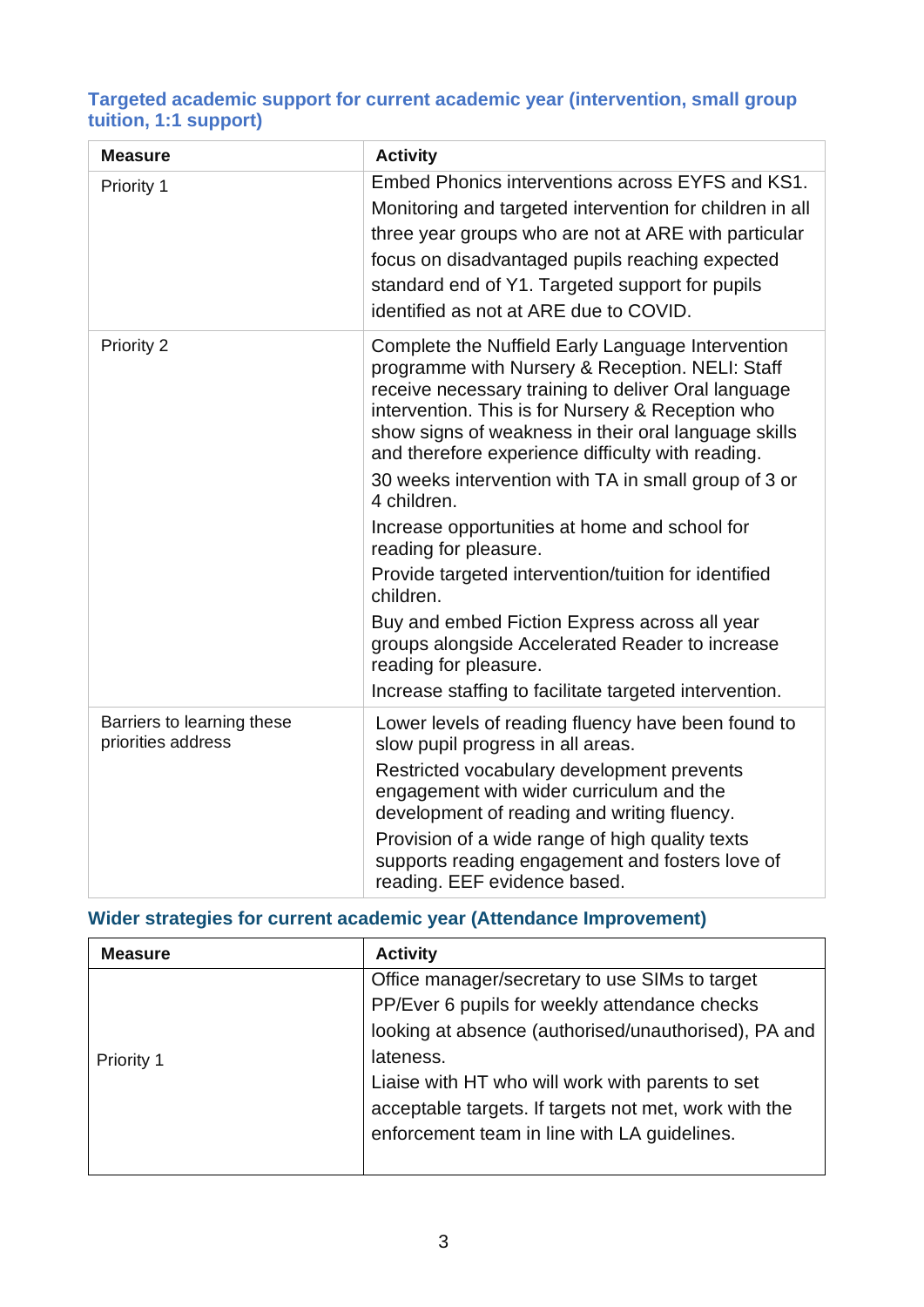| <b>Priority 2</b>                                | Trophy with ribbons each week and end of year class<br>reward/trip (age/COVID appropriate).<br>Individual pupil attendance incentive to be discussed<br>with the School Council, agreed upon and initiated<br>September 2021 (Marbles in the jar). |
|--------------------------------------------------|----------------------------------------------------------------------------------------------------------------------------------------------------------------------------------------------------------------------------------------------------|
| Barriers to learning these<br>priorities address | Improving attendance and readiness to learn for the<br>most disadvantaged pupils has positive impact on<br>outcomes. Legacy of COVID concerns in this<br>community.                                                                                |
| Projected spending<br>financial year 2021-2022   | £15,000.00                                                                                                                                                                                                                                         |

### **Monitoring and Implementation**

| Area             | <b>Challenge</b>                                                                                                                                              | <b>Mitigating action</b>                                                                                     |
|------------------|---------------------------------------------------------------------------------------------------------------------------------------------------------------|--------------------------------------------------------------------------------------------------------------|
| Teaching         | Ensuring enough time is given over to<br>allow staff professional Development                                                                                 | Use of Inset days and additional cover<br>to release key staff to deliver in-house<br>training/team-teaching |
| Targeted support | Ensuring enough time for the<br>literacy/Early Years Lead to develop<br>an action plan with the LA Early Years<br>Advisor and follow up necessary<br>actions. | Early Years lead and LA Early Years<br>Advisor work in partnership to<br>strengthen Early Years offer.       |
| Wider strategies | Engaging families facing the most<br>challenge.                                                                                                               | Working closely with outside agencies to<br>support families in need.                                        |

#### **Review: last year's aims and outcomes:**

**Impact of COVID:** A rise in domestic abuse/violence, 60% increase on last year's Tow Law crime and anti-social behaviour statistics, attendance affected by bubble closures in 3 out of 4 classes and periods of staff/pupil isolation across the school community, a rise in referrals to the MHST, CAMHS and counselling services have all impacted on pupil progress, particularly in the areas of SEMH and reading.

We currently have 8 referrals within CAMHS; the negative impact of COVID is the delay in allocation of consultations due to the limited chance of face-to-face consultations because of restrictions. However, the support of the MHST (13 pupils/families referred from July 2020 - July 2021) and bereavement counselling (3 pupils currently receiving this support), both of which have continued throughout lockdowns, have provided support to pupils and families in need.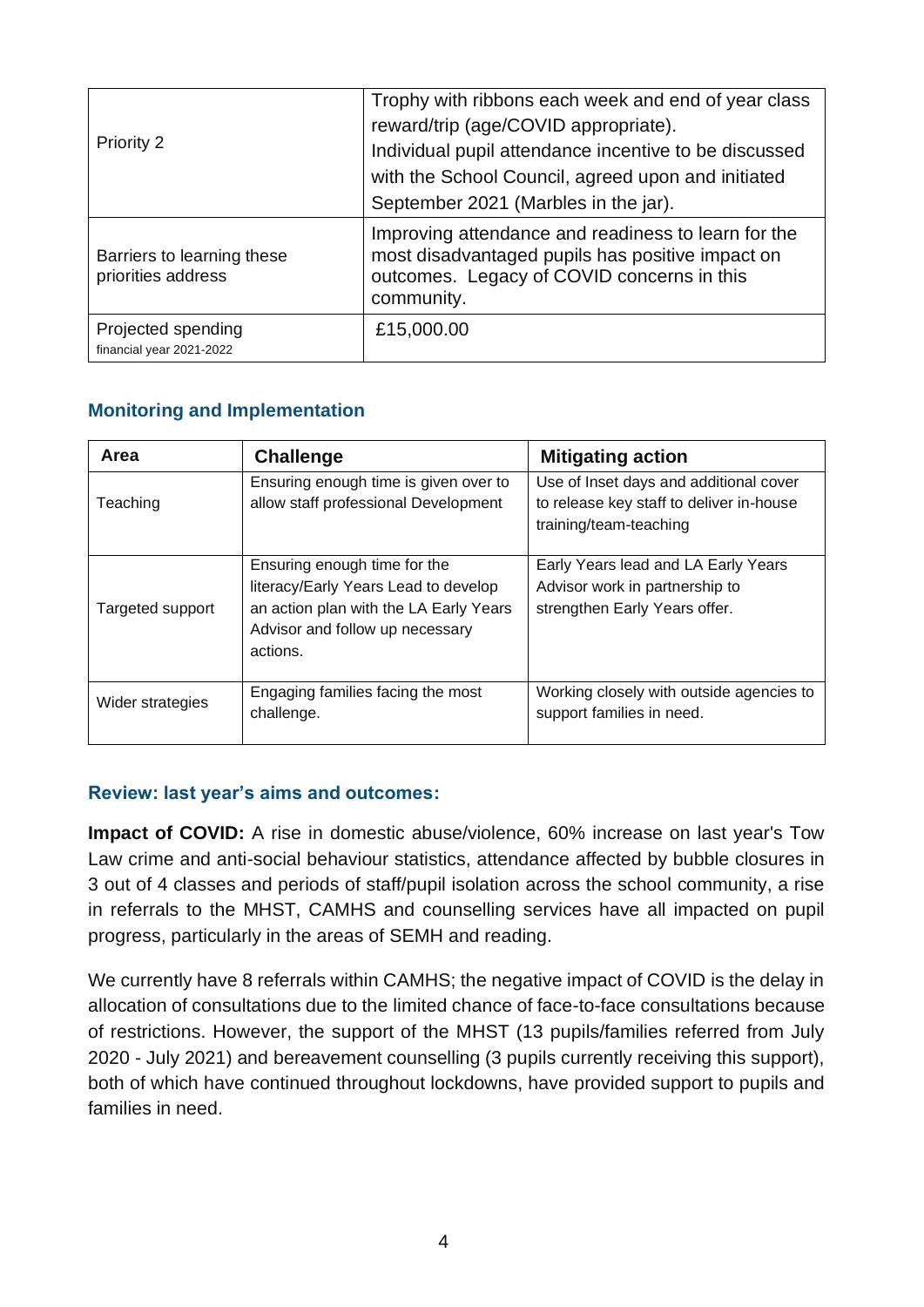| Aim                                                                                                                                                                                                    | <b>Outcome</b>                                                                                                                                                                                                                                                                                                                                                                                                                                                                                                                                                                                                                                                                                                                                                   |
|--------------------------------------------------------------------------------------------------------------------------------------------------------------------------------------------------------|------------------------------------------------------------------------------------------------------------------------------------------------------------------------------------------------------------------------------------------------------------------------------------------------------------------------------------------------------------------------------------------------------------------------------------------------------------------------------------------------------------------------------------------------------------------------------------------------------------------------------------------------------------------------------------------------------------------------------------------------------------------|
| To ensure all relevant staff<br>implement the new Long Term<br>phonics plan so that phonics is<br>delivered effectively and gaps in<br>learning are reduced.                                           | To support the implementation of the new long-term plan, the<br>co-ordinator has worked with EYFS and KS1 staff to purchase<br>texts to support the implementation of the programme. This has<br>been very successful in EYFS. We are continuing to work<br>together to ensure there is clear progression and fluidity across<br>EYFS and KS1. We are hoping to work across the two classes<br>next year to continue to improve the phonics teaching and<br>learning.                                                                                                                                                                                                                                                                                            |
| To work as a staff to ensure that<br>reasoning and problem solving within<br>maths is embedded from EYFS<br>through to year 6.                                                                         | Monitoring through weekly meetings for targeted pupils ensures<br>timely 'catch up' and co-ordinator to review books and carry out<br>pupil voice.                                                                                                                                                                                                                                                                                                                                                                                                                                                                                                                                                                                                               |
| To improve the attendance of<br>children in receipt of PP funding and<br>reduce the number of PP children<br>who arrive late for school and the<br>number of minutes lost through poor<br>punctuality. | Attendance has been closely monitored all year. Following third<br>lockdown monitored on a weekly basis and clear guidelines set<br>out for parents/carers. HT or Second in Charge directly makes<br>contact with all PA families on first day of absence.<br>Currently we have 17 pupils who meet the absence threshold for<br>PP PA. Comparison data shows the impact of COVID on the rise<br>of PA for our vulnerable pupils.<br>We are developing individual action plans to include % targets.<br>We are working closely with the Enforcement Team and 1 family<br>moved to initial warning letter from the Enforcement Team. Our<br>PA PP this year show a reduction across the year:<br>Over the 6 half terms, the figures are as follows: 14/23/9/9/10/3 |
| To increase the % of children in<br>receipt of PP who attain ARE in<br>reading in end of Key Stage Two<br>tests.                                                                                       | We currently have 76% of children in KS2 who are working at<br>the ARE in reading. Interventions are continuing for those<br>children who aren't at ARE which is 5 children.                                                                                                                                                                                                                                                                                                                                                                                                                                                                                                                                                                                     |
| To improve mental health and<br>wellbeing of children in receipt of PP<br>funding.                                                                                                                     | 69% of referrals made for support from the MHST, from July<br>2020 - May 2021, were for pupil premium pupils/families (9/13<br>referrals).                                                                                                                                                                                                                                                                                                                                                                                                                                                                                                                                                                                                                       |